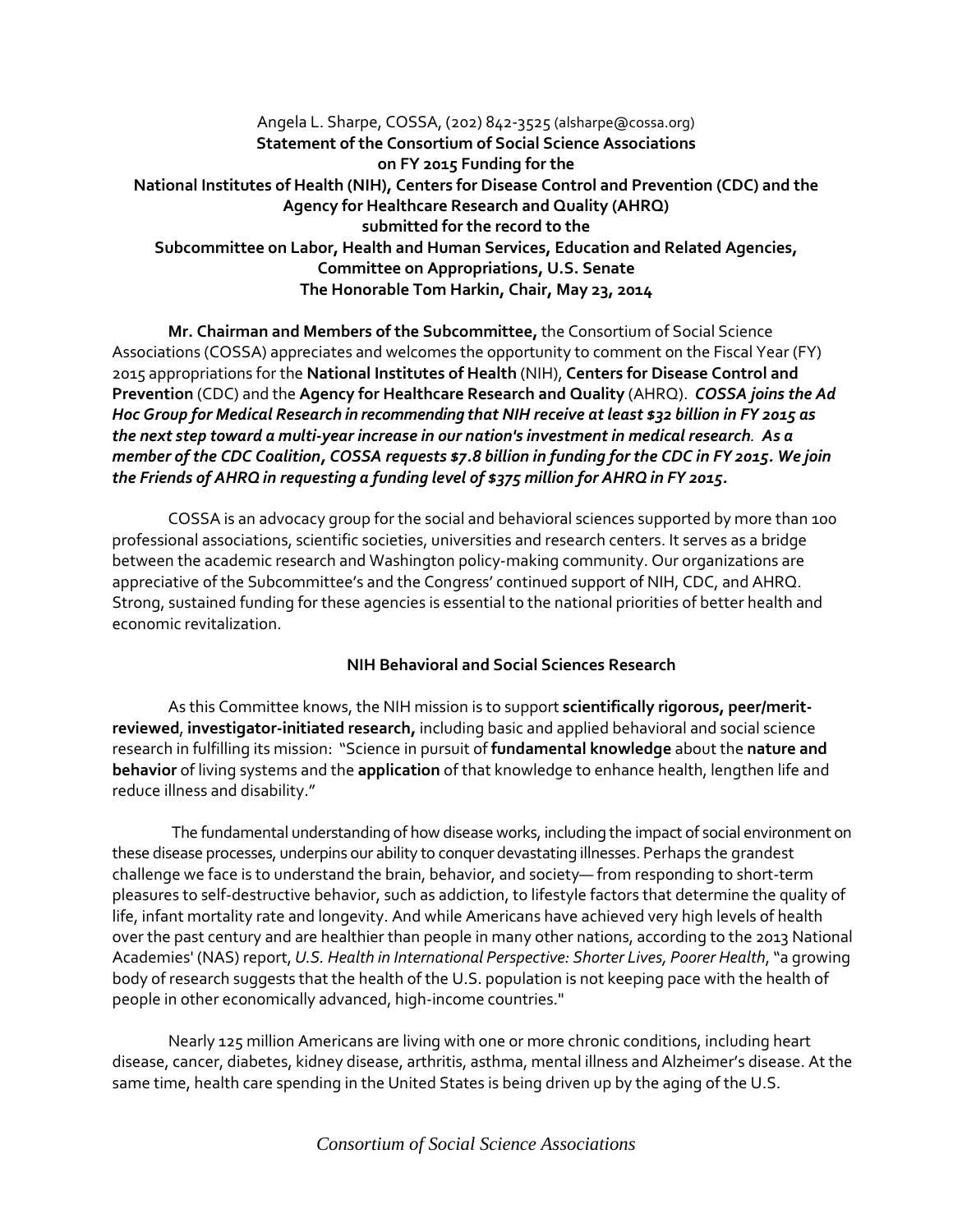population and the rapid rise in chronic diseases, many of which are caused or exacerbated by behavioral factors—including, obesity, caused by sedentary behavior and poor diet, and addictions resulting from health problems caused by tobacco and other drug use. As the NAS report notes, "the United States is losing ground in the control of diseases, injuries, and other sources of morbidity."

The behavioral and social sciences regularly make important contributions to the well-being of this nation. Due in large part to the behavioral and social science research sponsored by the NIH, we are now aware of the enormous role behavior plays in our health. At a time when genetic control over disease is tantalizingly close but not yet possible, knowledge of the behavioral influences on health is a crucial component in the nation's battles against the leading causes of morbidity and mortality: obesity, heart disease, cancer, AIDS, diabetes, age-related illnesses, accidents, substance abuse, and mental illness.

As a result of the strong Congressional commitment to the NIH in years past, our knowledge of the social and behavioral factors surrounding chronic disease health outcomes is steadily increasing. The NIH's behavioral and social science portfolio has emphasized the development of effective and sustainable interventions and prevention programs targeting those very illnesses that are the greatest threats to our health, but the work is just beginning. This includes NIH's support of economic research, specifically, research on the linkages between socioeconomic status and health outcomes in the elderly and achievement and health outcomes in children. **This research has been an integral part of the interdisciplinary science NIH has historically supported**. Accordingly, the agency's investment has yielded key data, methodologies and substantive insights on some of the most important and pressing issues facing the U.S. For example, NIH-funded surveys such as the Health and Retirement Survey, the Panel Study of Income Dynamics (PSID), parts of the National Longitudinal Survey of Labor Market Experiences, and surveys on international aging and retirement provide data necessary to monitor and detect changes in important socioeconomic trends in health. This in turn allows NIH to support research that will provide the greatest return on its investment when it comes to the health of our citizens.

## **CDC Behavioral and Social Science Research**

As the country's leading health protection and surveillance agency, the Centers for Disease Control and Prevention (CDC) works with state, local, and international partners to protect Americans from infectious diseases; prevent the leading causes of disease, disability, and death; protect Americans from natural and bioterrorism threats; monitor health and ensure laboratory excellence; keep Americans safe from environmental and work-related hazard; and ensure global disease protection.

Social and behavioral science research plays a crucial role in helping the CDC carry out its mission. Scientists in fields ranging from psychology, sociology, anthropology, and geography to health communications, social work, and demography work in every CDC Center to design, analyze, and evaluate behavioral surveillance systems, public health interventions, and health promotion and communication programs using a variety of both quantitative and qualitative methods. These scientists play a key role in the CDC's **surveillance and monitoring** efforts, which collect and analyze data to better target public health prevention efforts. Another vital contribution of the social and behavioral sciences to CDC activities is in identifying and **understanding health disparities**. Finally, the social and behavioral sciences play an important role in the evaluation of CDC programs, helping policymakers make **informed, evidence-based decisions** on how to prioritize in a resource-scarce environment.

## *Consortium of Social Science Associations*